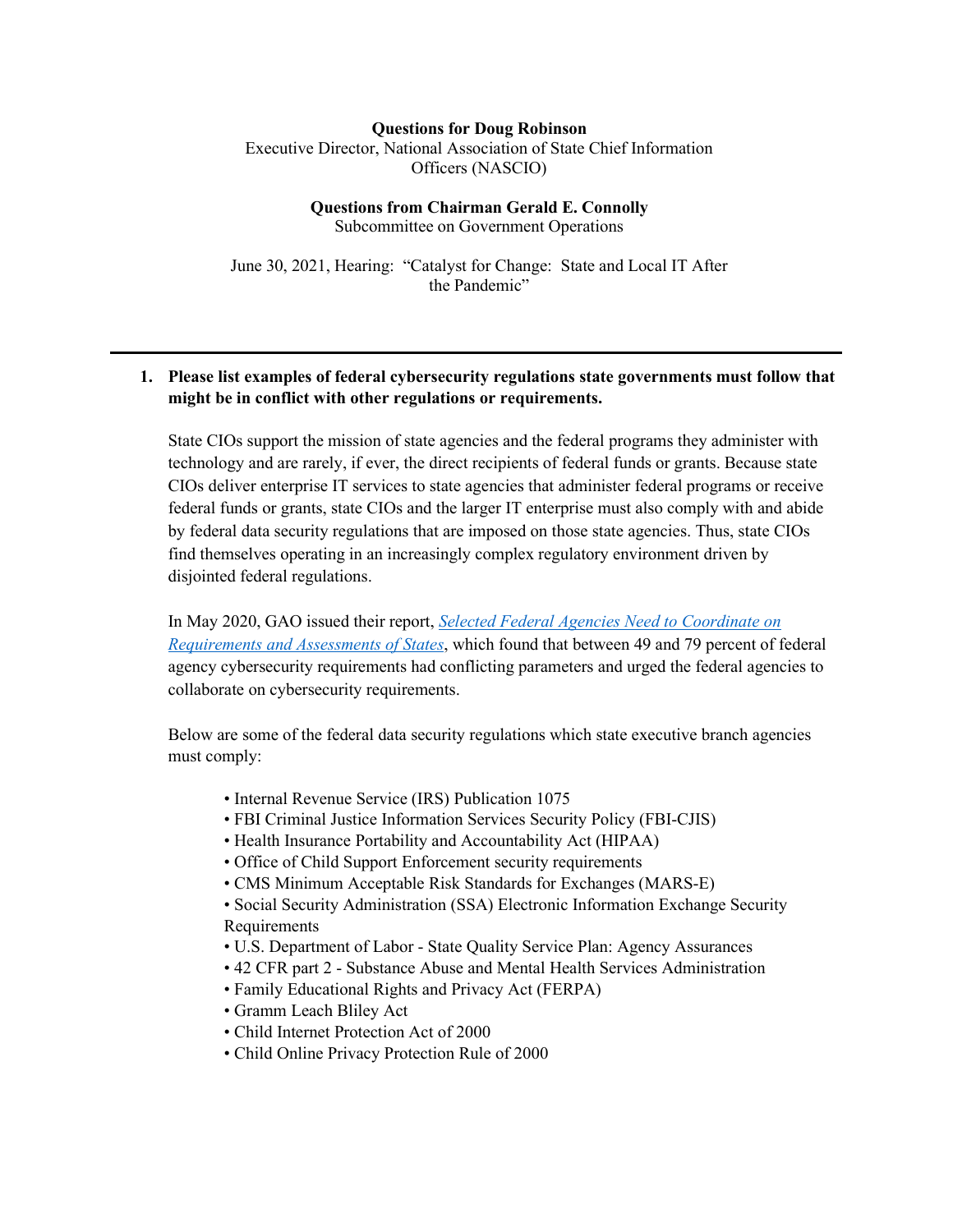In addition to various federal regulations, state CIOs are also pushed to adopt other standards and frameworks that federal grants and contracts necessitate:

- NIST and FIPS standards (e.g. NIST 800-53 Revision 4)
- NIST Cybersecurity Framework
- NIST Risk Management Framework
- SANS and CIS Top 20 Controls
- Federal Information Security Management Act (FISMA)
- Control Objectives for Information and Related Technologies (COBIT)
- ISO/ISE 27000 Series
- Payment Card Industry Data Security Standard (PCI-DSS)

# **2. How can state and local chief information officers more effectively respond to the recent uptick in cybercrime?**

As cybersecurity has remained the top priority for state CIOs for nearly the past decade, NASCIO has long encouraged a whole of state approach to cybersecurity. Certainly the evolution of cyber incidents has rapidly progressed from merely digital consequences to sophisticated strikes designed to threaten the health and safety of our nation's citizens – with state and local governments remaining some of the most vulnerable entities.

State governments need effective governance structures and clearly delineated roles and responsibilities to address the growing cybersecurity threats. In order to better protect our citizens, state leaders must begin to view cybersecurity as a business risk that can impact the daily functioning of state government. We have seen this lack of understanding and certainly prioritization of cybersecurity in the [2020 Deloitte-NASCIO Cybersecurity Study,](https://www.nascio.org/wp-content/uploads/2020/10/2020-Deloitte-NASCIO-Cybersecurity-Study-1.pdf) which found that only 36 percent of states and territories have a dedicated cybersecurity budget and nearly a third have seen no growth in those budgets.

We have also authored numerous reports on cybersecurity, including the 2016 Cyber Disruption [Planning Guide,](https://www.nascio.org/wp-content/uploads/2019/11/NASCIO_CyberDisruption_072016.pdf) which served as a call to action for states to develop governance structures that clearly define roles and responsibilities during cyber incidents. The Planning Guide and subsequent publications advised states to put a greater emphasis on basic cyber hygiene. The lack of mandatory cybersecurity training for state employees and contractors is certainly one area that still remains a vulnerability nationally.

Additionally, increased information sharing and collaboration between state and local governments should be a top priority. In January 2020, NASCIO and the National Governors Association released [Stronger Together: State and Local Cybersecurity Collaboration,](https://www.nascio.org/wp-content/uploads/2020/01/NASCIO_NGA_StateLocalCollaboration.pdf) which outlines promising programs that states have initiated to enhance collaboration with their local government counterparts for cyber resilience. It also provides high-level recommendations for state officials looking to strengthen partnerships with local government officials on cybersecurity.

# **3. How might federal grant programs designed to assist state and local governments improve their information technology systems be more effective?**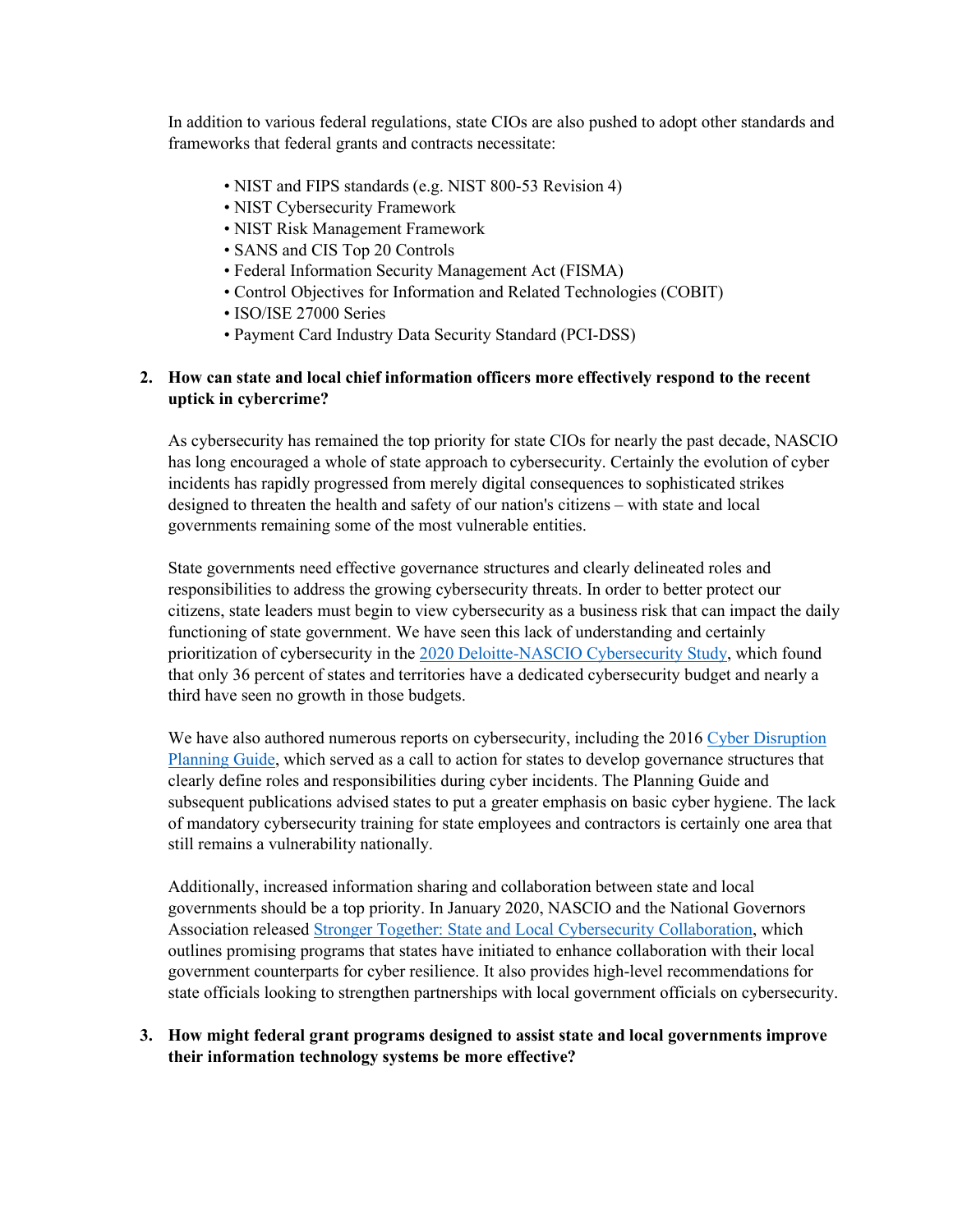In order to best assist state governments in terms of IT modernization, states would benefit significantly from consistent direction from the federal government to include more expansive advice from federal agencies and programmatic guidance. As Congress considers such a grant program, flexible usage of funds to include common shared services for grant recipients would maximize federal investments in program delivery. For example, shared funding of an enterprise identity and access management solution that all agencies could use.

A grant program should also emphasize modular and agile development, as well as uniformity. As the Chairman has highlighted, compliance with the disparate federal cybersecurity regulations is one such example. Additionally, a grant program that emphasizes a greater understanding by the federal programmatic agencies of the operating models of state IT agencies would be beneficial.

# **4. How could your members make effective use of a forum like the Advisory Commission on Intergovernmental Relations? What topics do you think are most ripe for discussion at an intergovernmental forum?**

While NASCIO has not taken a formal position on the re-establishment of the Advisory Commission on Intergovernmental Relations or a similar organization, there are numerous areas that such a commission could improve communication and information sharing between federal, state and local governments. One such area of emphasis is on the critical nature of the cybersecurity relationship and ecosystem between federal, state and local governments. There is no forum to raise and highlight the myriad challenges of intergovernmental cybersecurity information sharing. The commission could serve as a place where those discussions could occur and to bring together the various associations that represent state, local, tribal and territorial governments, including NASCIO, to share information.

## **5. How can we streamline state- and local-government-level acquisition of technologies in ways that are secure and effective?**

The most important aspect of the acquisition of technologies is to be informed by the enterprise architecture and standards of the state. There should be an increased focus on business problems and outcomes and not on defining specific technology solutions available from the marketplace. This would allow the vendor community to propose modern, flexible and interoperable solutions. To streamline technology acquisition, states have utilized [NASPO ValuePoint,](https://naspovaluepoint.org/) cooperative agreements and multistate cooperative contracts, as well as GSA Schedule 70.

## **6. Are there any structural barriers that might prevent states from participating in something like StateRAMP?**

There are a few structural barriers that could prevent states from participating in StateRAMP. For example, if a state had its own solicitation and competitive procurement vehicle and is unable to use StateRAMP certifications, a state had already established a cloud service provider certification and acquisition policy and process, or if the state information technology agency may lack the authority to set a cloud certification standard across all agencies.